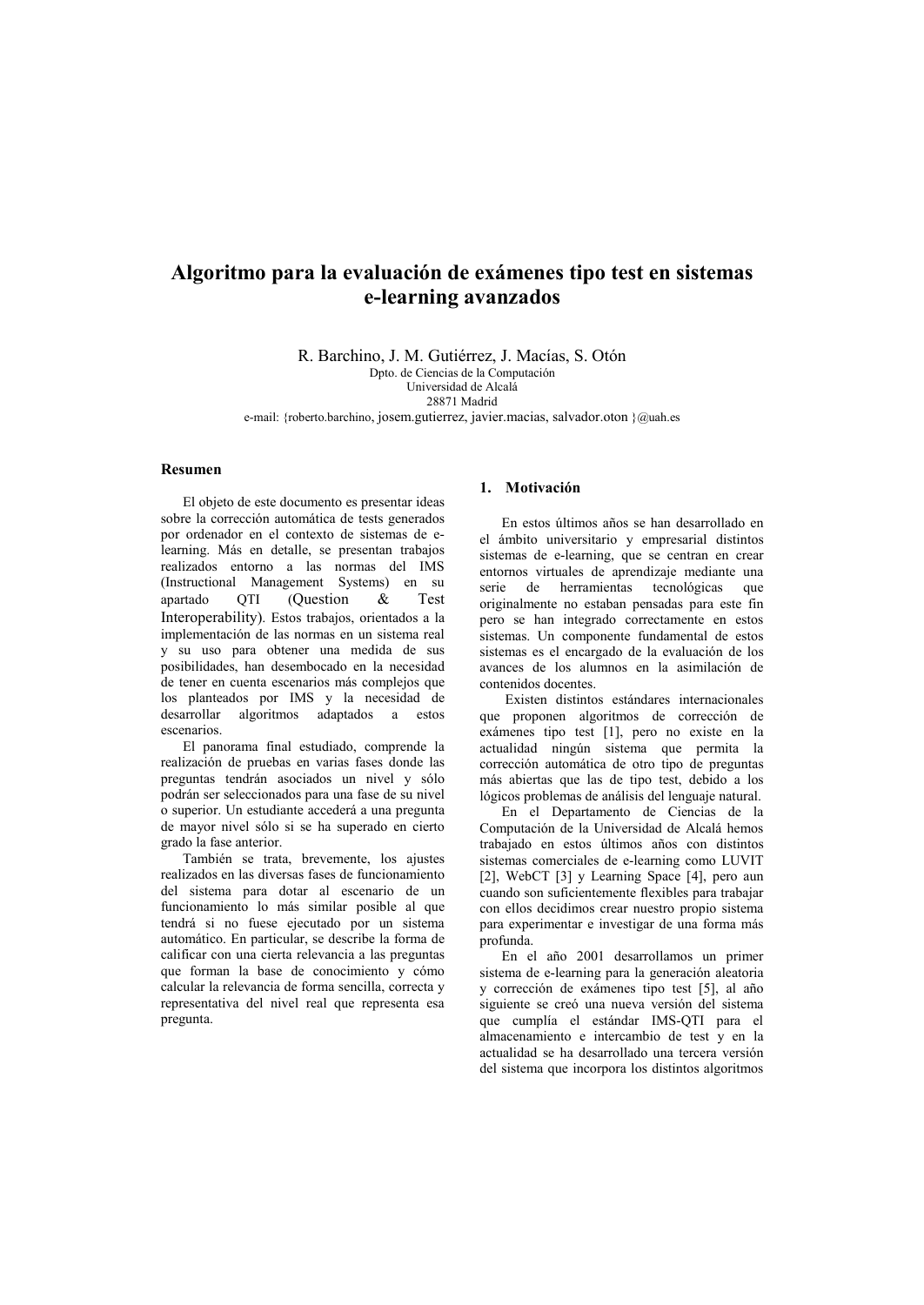#### Evaluación del alumnado

de evaluación de exámenes del estándar OTI de **IMS** 

En esta última versión de nuestro sistema hemos desarrollado nuevos algoritmos de evaluación que extienden a los del estándar OTI v que siguiendo su especificación almacenaremos en XML integrados en la propia estructura QTI. El motivo de desarrollar estos nuevos algoritmos es la búsqueda de mayor precisión en la evaluación de los conocimientos de los alumnos.

Una vez centrados en la evaluación de contenidos debemos tener presente una serie de cuestiones que nos van a servir como punto de partida en el desarrollo de los nuevos algoritmos de evaluación del aprendizaje.

Estas cuestiones son, en primer lugar que los exámenes deberán abarcar los contenidos fundamentales de la asignatura, que las preguntas de todos los exámenes sean claras y no exista ambigüedad, también que se debe dar a conocer a los usuarios del sistema el criterio o algoritmo de evaluación, y por último la calidad del propio examen tipo test [6] [7]

#### 2. Algoritmo Propuesto

Los algoritmos disponibles en IMS [1] se han desarrollado teniendo en cuenta una serie de casos de uso significativos con la finalidad de que sean suficientemente flexibles como para cubrir otros muchos casos

Algunos de estos casos de uso se enumeran en la tabla 1. No se enumeran todos los casos de uso  $_{\text{CMB}}$ propone  $el$ estándar. debido fundamentalmente a que algunos de ellos no son de aplicación a nuestro sistema, por ser de propósito general como Inglés, Biología o materias orientadas a la impartición del método científico

Nuestro sistema en su versión actual nermite la realización de test como los incluidos en los tres primeros casos de uso y prepara, aunque no implementa aún, el cuarto tipo, esto es, permite almacenar pesos para preguntas pero no utilizarlos en la corrección. Todos estos casos de uso están pensados para la realización de la prueba de evaluación una vez terminado el aprendizaje y que se presenten los resultados de la misma de forma inmediata

| Caso de Uso                   | Caracterísitcas                                                                    |
|-------------------------------|------------------------------------------------------------------------------------|
| Test de elección<br>múltiple  | Múltiples opciones<br>Una sola correcta<br>Todas las preguntas valen lo<br>mismo   |
| Test verdadero/falso          | Dos opciones<br>(verdadero/falso)<br>Todas las preguntas valen lo<br>mismo         |
| Test de respuesta<br>múltiple | Múltiples opciones<br>Más de una correcta<br>Todas las preguntas valen lo<br>mismo |
| Test fin de temario           | Múltiples opciones<br>Una sola correcta<br>Cada pregunta tiene diferente<br>valor  |

Tabla 1. Casos de uso del estándar QTI

Los algoritmos de evaluación contenidos en la especificación OTI [1] se enumeran en la tabla 2.

## **Algoritmo**

Number Correct Number Correct (Attempted) Weighted Number Correct Weighted Number Correct (Attempted) Parameter Weighted Number Correct Parameter Weighted Number Correct (Attempted) Sum Of Scores Sum Of Scores (Attempted) Weighted Sum Of Scores Weighted Sum Of Scores (Attempted) Parameter Weighted Sum Of Scores Parameter Weighted Sum Of Scores (Attempted) Best K from N **Guessing Penalty** Weighted Guessing Penalty

Tabla 2. Algoritmos del estándar QTI

En nuestro caso, queremos plantear un caso de uso diferente, de mayor flexibilidad y complejidad que puede ser usado para la evaluación final o para auto evaluaciones periódicas por parte del alumno. Este caso de uso planteará preguntas de

## $162$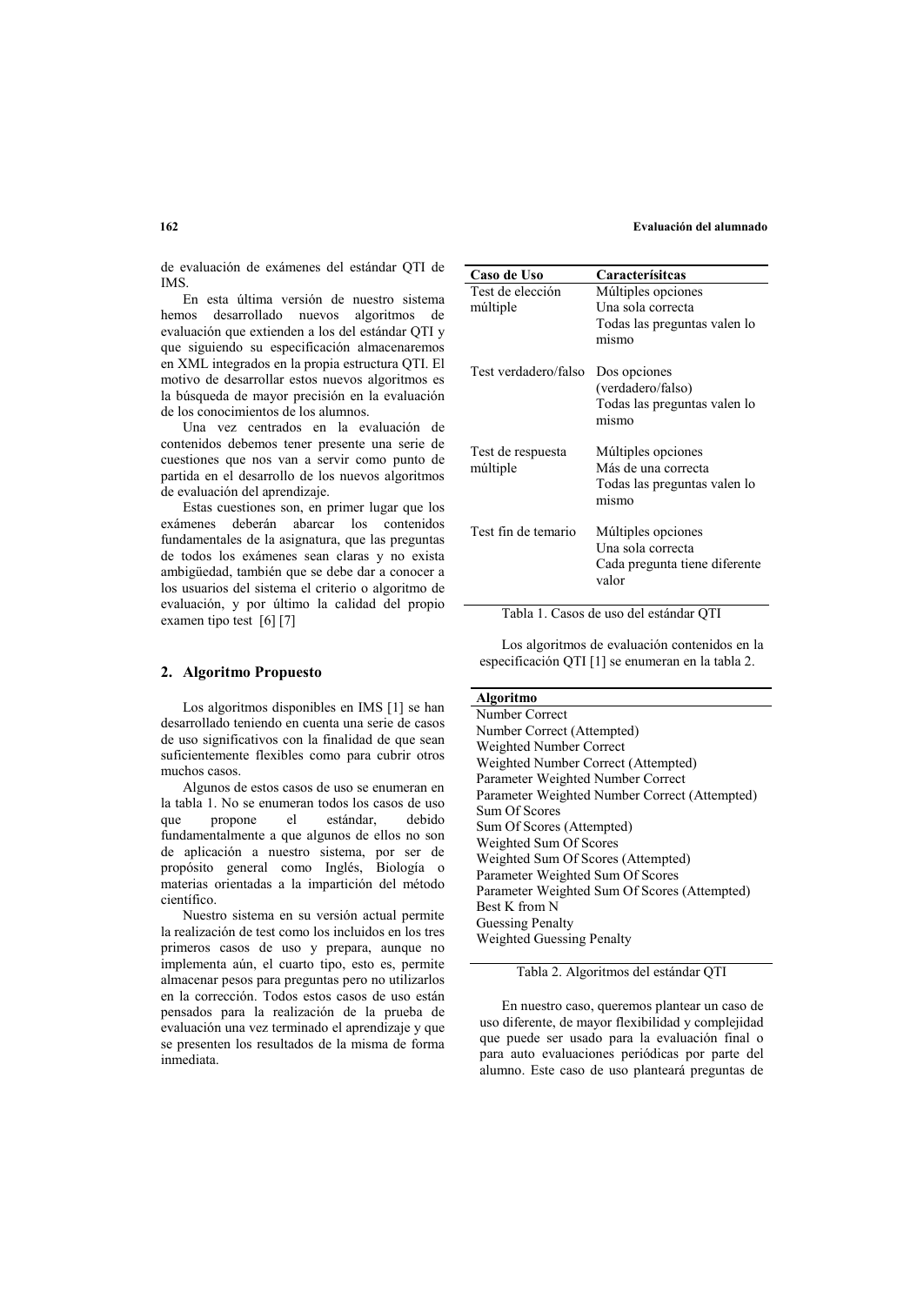#### IX Jornadas de Enseñanza Universitaria de la Informática

distinto peso en función del grado de acierto anterior del alumno y la corrección del examen deberá tener en cuenta esta situación. Por este motivo, los algoritmos existentes en OTI no serán suficientes.

La utilización de pesos para valorar las preguntas será una herramienta fundamental a la hora de permitir a los educadores obtener del sistema los exámenes de calidad buscados. En los siguientes apartados analizaremos la generación y significado de estos pesos y el caso de uso y algoritmo planteados.

#### 2.1. Preguntas con pesos

El peso asociado a una pregunta va a representar la relevancia de esa pregunta y del acierto o fallo en su respuesta. Por este motivo, es muy importante y difícil elegir correctamente este valor. La única fuente de información para obtener este valor a priori es la experiencia y conocimientos del docente que genera la base de preguntas a partir de la que se generan los tests.

Una forma de simplificar el establecimiento de la relevancia de una pregunta es la de atender a varios aspectos sobre la misma de forma independiente para luego reunir todos los valores en uno mediante un operador de agregación.

En nuestro caso, hemos considerado dos características de relevancia de cada cuestión. la importancia y la dificultad. Para cada una de ellas hemos establecido un rango de valores enteros de 1 a 5 que luego se combinan dando una matriz que se puede reducir por varios operadores de agregación. En la Figura 1A podemos observar la matriz de posibles valores, en la Figura 1B el resultado del operador de agregación media aritmética.



Figura 1. Relevancia de las Preguntas

En la actualidad, utilizamos el operador media aritmética como operador de agregación porque posee muy buenas características para nuestros

fines no siendo la menor de ellas la facilidad de implementación.

## 2.2. Algoritmo de Evaluación

A continuación vamos a describir en detalle el caso de uso sobre el que hemos trabajado, así como ejemplos del mismo que nos den nie a presentar el algoritmo de evaluación utilizado.

El objetivo es que el sistema pueda realizar exámenes tipo test y evaluar a un alumno sin intervención del profesor. Pero, ¿qué le interesa al profesor?, que el alumno conteste de forma correcta a las preguntas de una determinada materia en varias fases con preguntas de relevancia creciente para dilucidar así su verdadero conocimiento en la materia no sólo en cantidad sino también en nivel del mismo. Para conseguir estos objetivos, el examen tipo test se realizará dividido en un número de fases concreto. en nuestro caso ese número será de cinco. Los exámenes, por tanto, estarán divididos en cinco fases con cuatro preguntas por fase. El funcionamiento será el siguiente: en la primera fase se harán preguntas de nivel 1, si el alumno responde correctamente una pregunta, en la siguiente fase se la harán preguntas de nivel 2 es decir, un nivel superior a la pregunta realizada con anterioridad y si el alumno no contesta o contesta incorrectamente una pregunta, en el nivel siguiente se le volverá a realizar una pregunta del mismo nivel de la pregunta que falló o no contestó. En cada nueva fase, el número de preguntas que avanzan de nivel será igual al número de preguntas que contestó correctamente y el número de preguntas que serán del mismo nivel será igual al número de preguntas que no superó. Esto puede dar lugar a una fase que incluya preguntas de cuatro niveles distintos en el caso de un alumno de conocimientos dispersos y de profundidad irregular en las distintas áreas de la materia

## 2.3. Realizando un Test

El alumno que realice un test recibirá una nota numérica, con valor entre 0 y 10, que el sistema generará mediante una serie de operaciones aritméticas. Este valor será generado por el algoritmo de evaluación que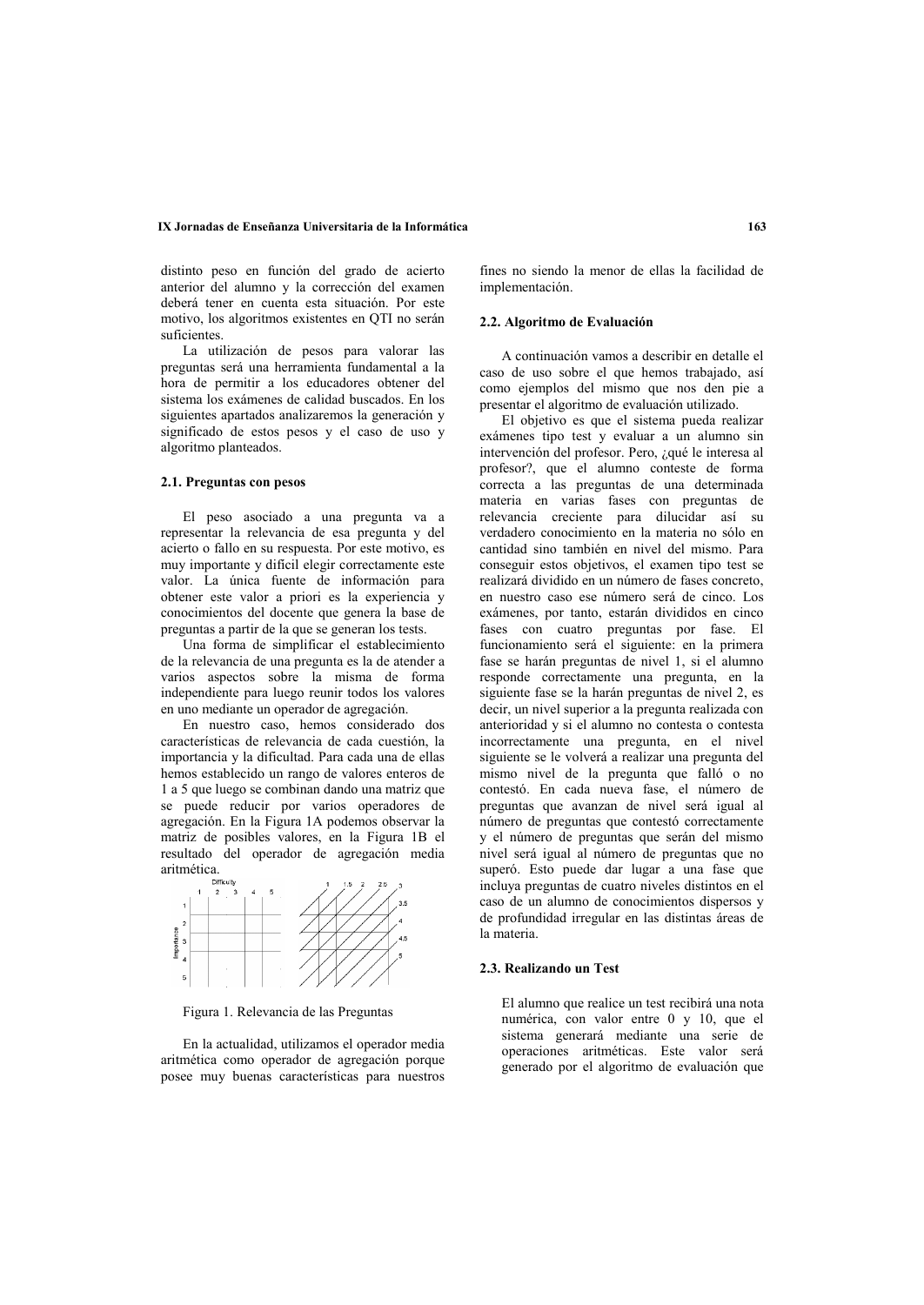#### Evaluación del alumnado

hemos desarrollado. Antes de presentar el algoritmo, vamos a introducir una serie de ejemplos de posibles situaciones que nos han servido, entre otros, para crear el algoritmo. El algoritmo, estará compuesto por varias fases. En una primera fase, se calcula un valor para el conjunto de respuestas de un alumno en el que se utiliza el peso asignado a cada una de las preguntas presentadas en la prueba. La fórmula para obtener estos valores se presenta en la figura 2.



Figura 2. Fórmula del Algoritmo de Evaluación

Como se puede apreciar en la fórmula, los pesos cuyo valor estaban entre 1 y 5, se modifican para que queden entre 1 y 3, suavizando el peso de los elementos de mayor nivel. La asignación de pesos se puede ver en la tabla 3.

| Importancia Peso |        |
|------------------|--------|
|                  |        |
| $\mathfrak{D}$   | $1\,5$ |
| 2                | 2      |
|                  | 2.5    |
|                  |        |

Tabla 3. Normalización Pesos/Importancia

Empezaremos por presentar una serie de ejemplos de situaciones que se pueden producir en el sistema tras la realización de un test por parte de un alumno. En primer lugar presentamos las situaciones más sencillas que marcan los tres límites principales en toda evaluación, el máximo, el mínimo y el valor frontera entre superado y no superado.

| $\mathbf{R}$ |                |                  |                       | $1 \times 1 \times 1 \times 1 \times$                            |
|--------------|----------------|------------------|-----------------------|------------------------------------------------------------------|
|              |                |                  |                       | $\mathbf{R}  1\mathbf{R}  1\mathbf{R}  1\mathbf{R}  1\mathbf{R}$ |
|              |                |                  |                       | $\mathbf{R}  1\mathbf{R} 1\mathbf{R} 1\mathbf{R} 1\mathbf{R}$    |
|              | $\mathbb{R}^+$ | $ \mathbf{Q} $ . | $\mathbf{R}^{\prime}$ | ହା                                                               |

Figura 3. Resultado con 0 puntos.

|  | $1 \mathcal{C}$ 2 $\mathcal{C}$ 3 $\mathcal{C}$ 4 | $\mathbf{z}$ 4 |                                                                                    |
|--|---------------------------------------------------|----------------|------------------------------------------------------------------------------------|
|  |                                                   |                | $1 \times 2 \times 3 \times 4 \times 4 \times$                                     |
|  |                                                   |                | $1 \, \mathcal{V}$ 2 $\mathcal{V}$ 3 $\mathcal{V}$ 4 $\mathcal{R}$ 4 $\mathcal{R}$ |
|  | $1 \mathcal{N}$ 2 $\mathcal{N}$ 3 $\mathcal{N}$ 4 |                | R                                                                                  |

Figura 4. Resultado con 18 puntos.

|  |  | $1 \alpha$ 2 $\alpha$ 3 $\alpha$ 4 $\alpha$ 5 $\alpha$ |
|--|--|--------------------------------------------------------|
|  |  | $1 \alpha$ 2 $\alpha$ 3 $\alpha$ 4 $\alpha$ 5 $\alpha$ |
|  |  | 1020304050                                             |
|  |  | $1 \times 2 \times 3 \times 4 \times 5 \times$         |

Figura 5. Resultado con 40 puntos.

Los ejemplos de la figuras  $3, 4, y, 5$  muestran los resultados de 0 puntos (mínimo). 18 puntos (valor frontera) y 40 puntos (máximo) del algoritmo para un determinado test.

A continuación, se presentan una serie de ejemplos que ilustran situaciones potencialmente conflictivas, por su alineamiento con el valor frontera ya sea por exceso o por defecto.

|  | $1 \text{ m} 2 \text{ m} 3 \text{ m} 3 \text{ m} 3 \text{ m}$ |  |
|--|---------------------------------------------------------------|--|
|  | $1 \cap 2 \cap 3 \cap 3 \cap 3 \cap 3 \times$                 |  |
|  | 1M2M383838                                                    |  |
|  | <u>1 M 2 M 3 ⊠ 3 ⊠ 3 &amp;</u>                                |  |

Figura 6. Resultado con 10 puntos.

|  |     | ∕ 2 |  |
|--|-----|-----|--|
|  |     | 42  |  |
|  | ۷I. | 2   |  |
|  |     | 42  |  |

Figura 7. Resultado con 18 puntos.

|  | $\sqrt{3}$ $\approx$ | 3 |  |
|--|----------------------|---|--|
|  | V 3 M                |   |  |
|  | 7/2<br>$M^{3}$       |   |  |

Figura 8. Resultado con 20,5puntos.

164